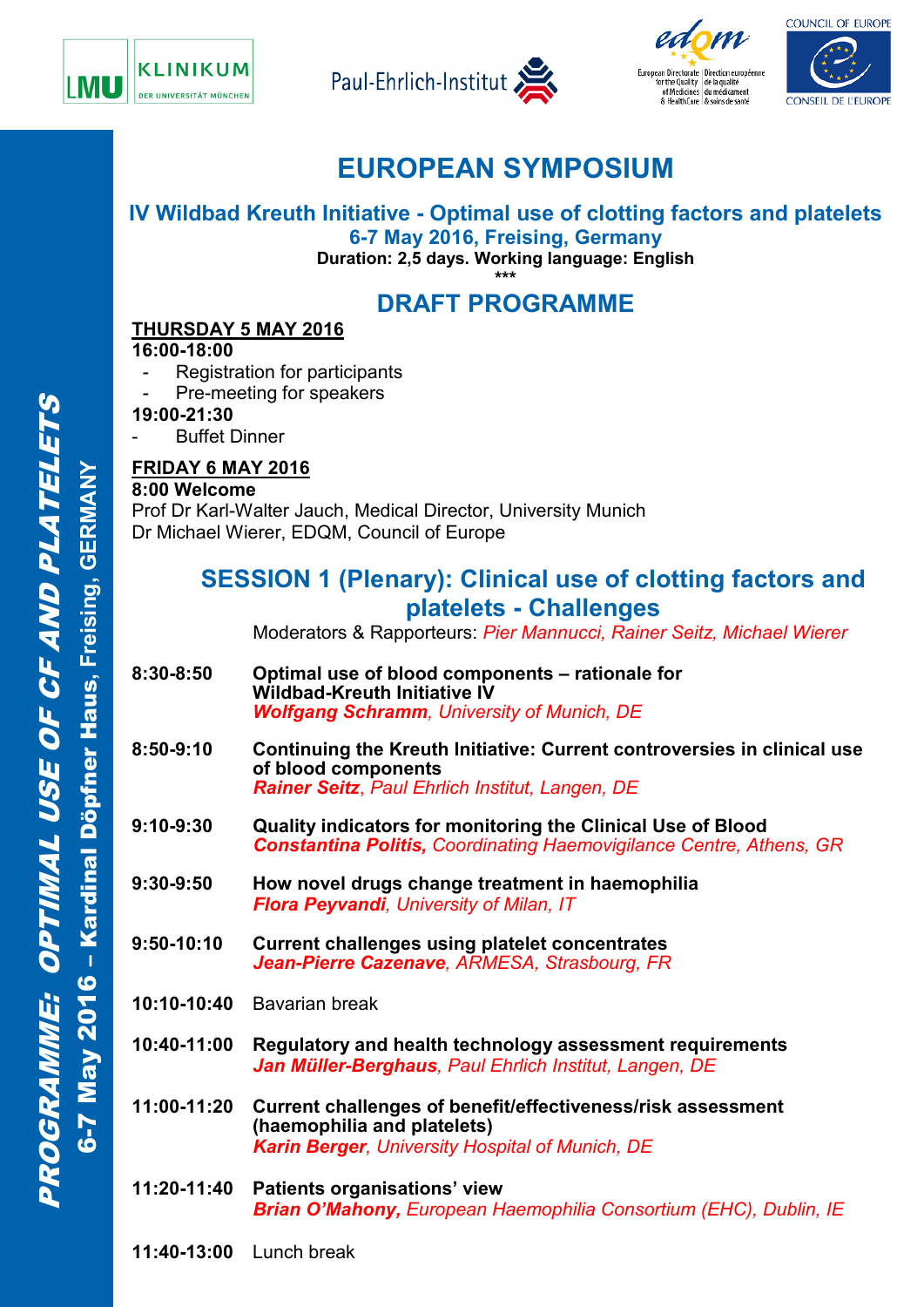## **WORKSHOPS (parallel sessions)**

### **SESSION 2: Clotting Factors: Impulse Presentations (parallel session)**

Moderators & Rapporteurs: *Paul Giangrande, Pier Mannucci, Brian O'Mahony, Flora Peyvandi*

- **13:00-13:20 Clinical trials of clotting factors/regulatory aspects** *Anneliese Hilger, Paul Ehrlich Institut, Langen, DE*
- **13:20-13:40 Inhibitor development in PUPs – a comparison of previous studies and the Sippet study** *Frits Rosendaal, Leids Universitair Medisch Centrum, NL*
- **13:40-14:00 Inhibitors: Prophylaxis and Immune Tolerance Induction (ITI)** *Hervé Chambost, University Hospital of Marseille, FR*
- **14:00-14:20 Access: supply, procurement, tenders** *Paul Giangrande, University of Oxford, UK*
- **14:20-14:40 Haemophilia care in Europe and USA – 2014/15 data and future trends** *Patrick Robert, the Marketing Research Bureau Inc, Orange, USA*

### **SESSION 3: Platelets: Impulse Presentations (parallel session)** Moderators & Rapporteurs: *Karin Berger, Jean-Pierre Cazenave*, *Sheila McLennan, Dorothea Stahl*

- **13:00-13:20 Current practice in platelet transfusion** *Gregor Bein, University Hospital of Giessen & Marburg, DE*
- **13:20-13:40 How do we assess clinical efficacy of platelet transfusion?** *Miguel Lozano, Hospital Clinic of Barcelona, ES*
- **13:40-14:00 Infectious risk: Testing strategies, pathogen inactivation** *Sheila McLennan, National Health Service, Leeds, UK*
- **14:00-14:20 Immunogenicity: Process related issues (buffy coat vs apheresis platelets)** *Olivier Garraud, National Institute of Blood Transfusion (INTS), Paris, FR*
- **14:20-14:40 Availability of platelet concentrates in Europe** *Dorothea Stahl, Paul Ehrlich Institut, Langen, DE*
- **14:40-15:00** Coffee break
- **15:00-17:00 Working Groups**

**Working Group 1: Clotting factor concentrates** Moderators & Rapporteurs: *Paul Giangrande, Flora Peyvandi, Brian O'Mahony*

**Working Group 2: Platelet-concentrates** Moderators & Rapporteurs: *Jean-Pierre Cazenave*, *Sheila McLennan, Dorothea Stahl, Karin Berger*

### **17:00-17:30 Preparation of interim reports**